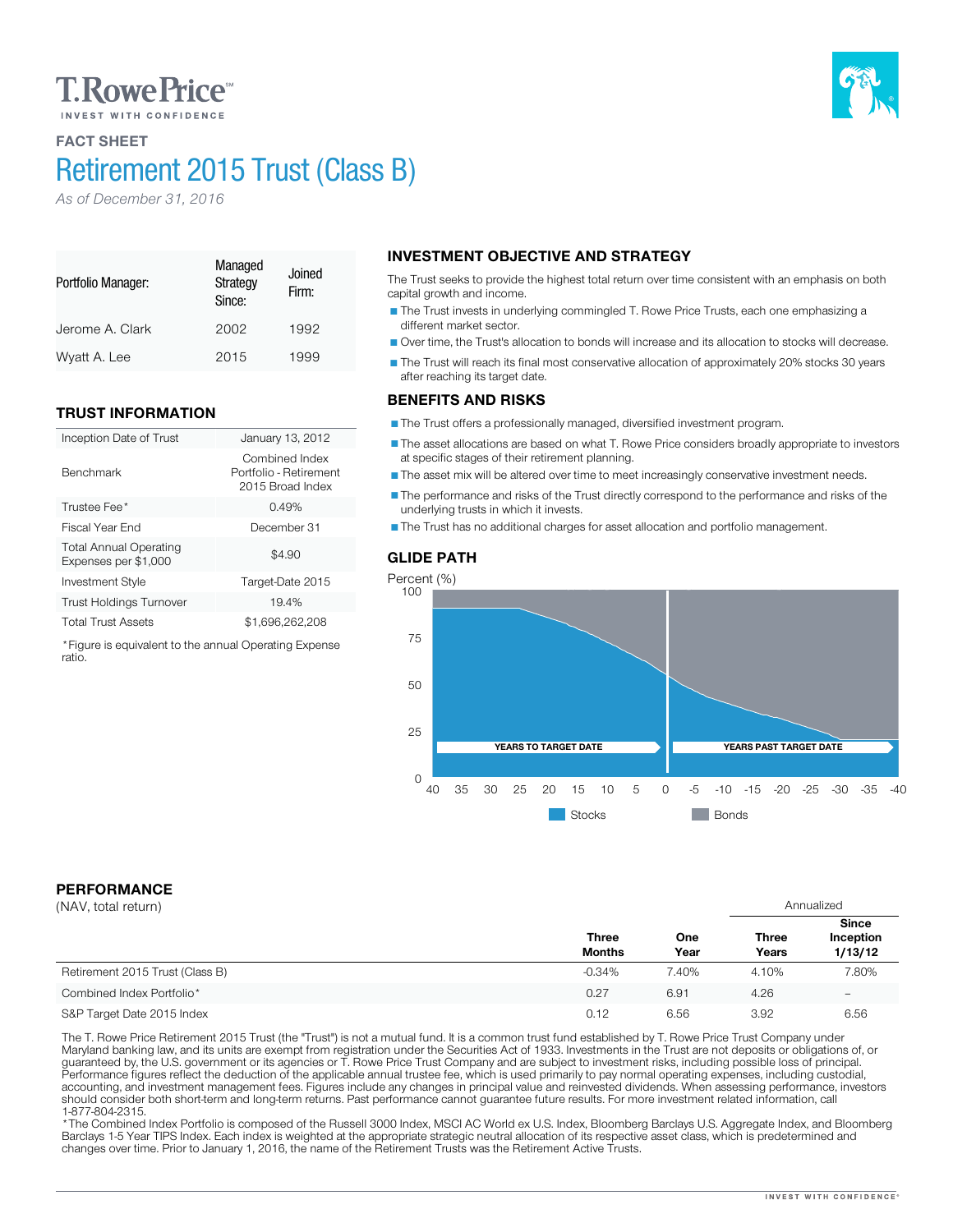### **HOLDINGS**

| <b>Equity Holdings</b>                      | % of Trust |
|---------------------------------------------|------------|
| <b>TRP Equity Index Trust</b>               | 23.1%      |
| <b>TRP International Core Equity Trust</b>  | 4.8        |
| <b>TRP International Value Equity Trust</b> | 4.5        |
| TRP International Growth Equity Trust       | 4.2        |
| <b>TRP Growth Stock Trust</b>               | 2.8        |
| TRP Emerging Markets Equity Trust           | 2.1        |
| TRP U.S. Mid-Cap Value Equity Trust         | 2.1        |
| TRP U.S. Mid-Cap Growth Equity Trust        | 1.9        |
| TRP U.S. Value Equity Trust                 | 1.8        |
| TRP U.S. Small-Cap Value Equity Trust       | 1.6        |
| TRP U.S. Small-Cap Core Equity Trust        | 1.5        |
| <b>TRP Real Assets Trust</b>                | 1.3        |
| <b>TRP New Horizons Trust</b>               | 1.0        |

| <b>Fixed Income Holdings</b>                              | % of Trust |
|-----------------------------------------------------------|------------|
| <b>TRP Bond Trust I</b>                                   | 24.6%      |
| TRP U.S. Limited Duration Inflation<br>Focused Bond Trust | 11.4       |
| TRP U.S. High Yield Trust                                 | 4.1        |
| TRP Emerging Markets Bond Trust                           | 4.O        |
| <b>TRP International Bond Trust</b>                       | 3.0        |

## ASSET DIVERSIFICATION



## MANAGEMENT

The Retirement Trusts are managed by Jerome Clark and Wyatt Lee. The portfolio managers are responsible for the strategic design and day-to-day<br>management of the Trusts. This includes portfolio design, positioning, perform research analysts.

### Additional Disclosures

The principal value of the Retirement Trusts is not guaranteed at any time, including at or after the target date, which is the approximate year an investor plans to retire (assumed to be age 65) and likely stop making new may not be an appropriate investment even if the investor is retiring on or near the target date. The trusts are allocated among a broad range of underlying T. Rowe<br>Price stock and bond portfolios. The allocations for the focus on supporting an income stream over a longterm postretirement withdrawal horizon. The trusts are not designed for a lump-sum redemption at the target date and do not guarantee a particular level of income. The trusts maintain a substantial allocation to equities both prior to and after the target date, which can result in greater volatility over shorter time horizons.

Source for Bloomberg Barclays index data: Bloomberg Index Services Ltd. Copyright 2017, Bloomberg Index Services Ltd. Used with permission.<br>Source for MSCI data: MSCI. MSCI makes no express or implied warranties or represe

approved, reviewed or produced by MSCI.<br>Russell Investment Group is the source and owner of the trademarks, service marks and copyrights related to the Russell Indexes. Russell® is a trademark of<br>Russell Investment Group.

Russell Investment Group. Source Group and Group", "Same Standard Group", "Standard Group", and "500" are trademarks of Standard & Poor's, and have been licensed for use by T. Rowe Price. The Trust is not sponsored, endorsed, sold or promoted by Standard & Poor's and Standard & Poor's makes no representation<br>regarding the advisability of investing in the Trust.

The information shown does not reflect any ETFs that may be held in the portfolio.<br>T. Rowe Price uses a custom structure for diversification reporting on this product.<br>Diversification exhibits may not add to 100% due to ex